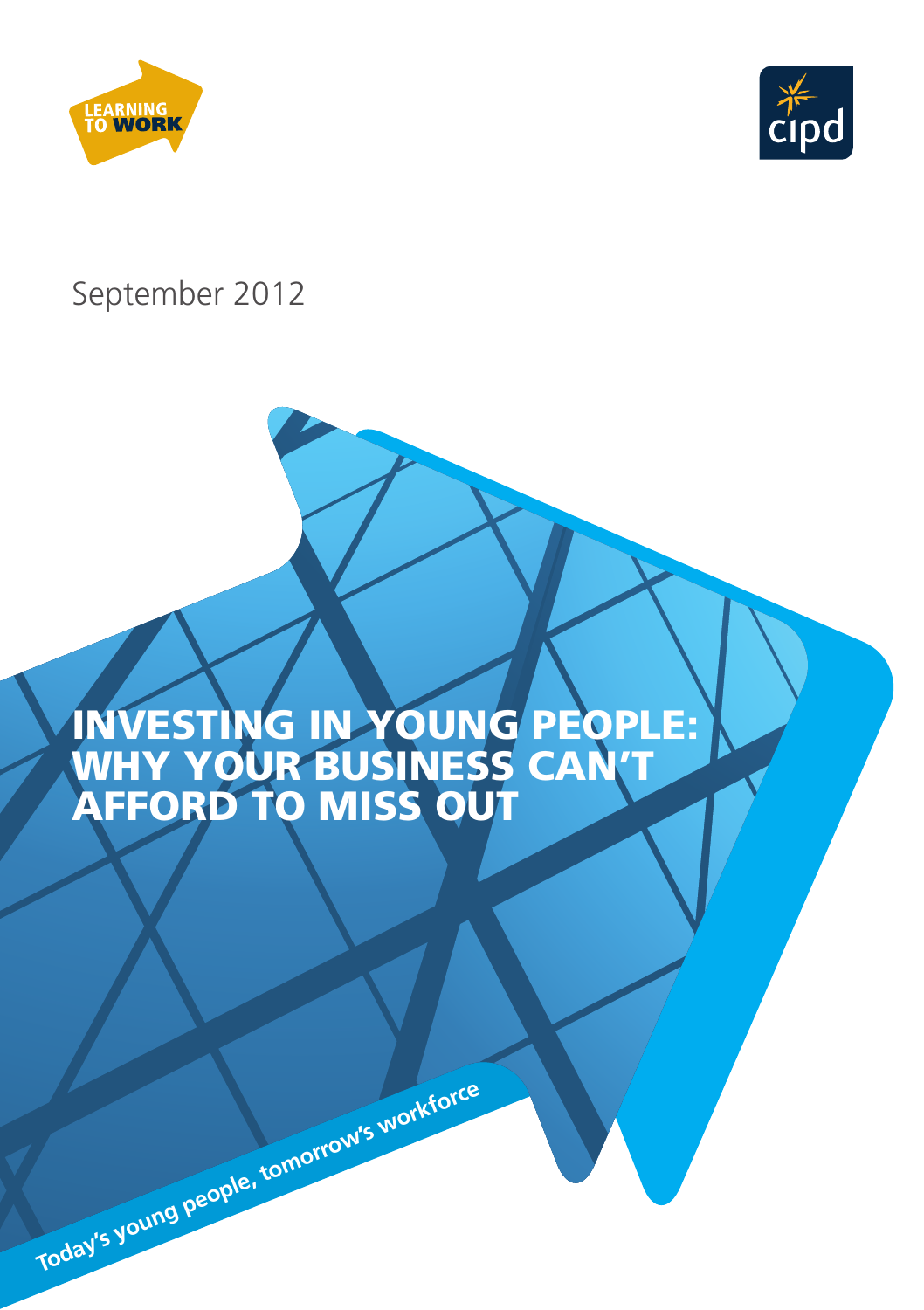# INVESTING IN YOUNG PEOPLE: WHY YOUR BUSINESS CAN'T AFFORD TO MISS OUT

If you are not already convinced about the business benefits that younger workers can bring to your organisation, now is the time to take stock. Whatever employment options you offer (internships, work experience placements, apprenticeships or graduate programmes, for example), there are many reasons why your business needs younger workers, but here we outline what we see as five of the most compelling…

#### 1 DON'T MISS OUT ON TOMORROW'S TALENT

Even in today's tough economic climate, employers report serious problems in recruiting good people with the right skills. Are you, like more than four out of five organisations (CIPD 2012), currently experiencing recruitment difficulties? If your answer is yes, it is time to start thinking differently about your resourcing strategy.

One of the biggest headaches for any business is working out where your skills are coming from. There are not enough people in the labour market with the skills and experience that you require. With the uncertain economic climate, still more are staying put.

Around 30,000 NHS staff retire each year. An ageing NHS workforce therefore creates additional incentives for NHS employers to attract younger staff and to build young people's skills now so that we can ensure a high-quality workforce for the future. (**Elizabeth Eddy, Head of Skills in Employment, NHS Employers**)

While younger workers might not have all the experience you think you require, they represent your workforce of tomorrow. Many of Barratt Developments' existing directors, for instance, came into the organisation through their apprenticeship route and, likewise, many executives in the NHS started their careers through their graduate and apprenticeship schemes.

We need to be clear that we are facing the toughest time ever, but we made the decision to invest in youth, because young people are our future and bring with them the leadership and global mindset required for the future challenges of our business. (**Ann Pickering, HR Director, O2/Telefonica**)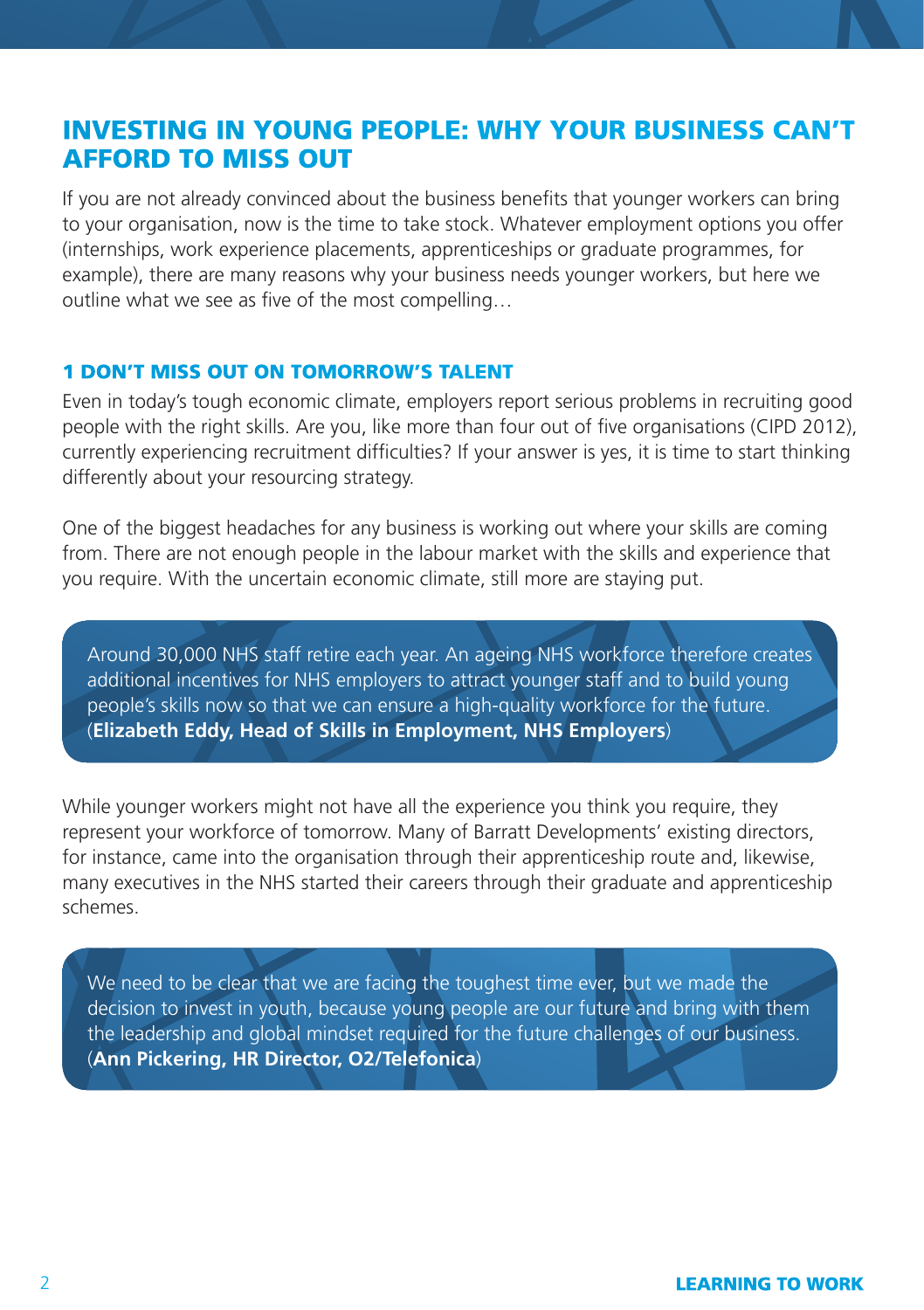Investing in young people will foster great loyalty, particularly in today's challenging marketplace. People who undertake their initial training with an employer are more likely to stay with that employer, so your initial investment really does pay off. The earlier you invest in young people the better: Nestle says only 1% of its apprentices leave the organisation.

We need to plan ahead for the economic recovery; this includes developing some new recruitment channels to secure the loyalty of a good, committed workforce. (**Emma Wordsworth, HR Director, Veolia**)

When it comes to skills, it is not enough to just think about the here and now. But our research shows that this is a common problem (only 6% of organisations look five years ahead when it comes to workforce planning (CIPD 2010)). You need to develop a clear picture of your current skills, where the gaps are and what skills will be needed in the future as circumstances and your business change. If you actively engage with young people now, you can start to build a strong pipeline of future talent, which can help put you ahead of your competitors and ultimately secure your future growth.

# TOMORROW'S TALENT: KEY EVIDENCE

But you don't just have to take our word for it, look at the evidence…

- Skills shortages are set to increase in the UK and globally (Manpower 2012).
	- If you don't take advantage of younger talent, you will run out of workers:
		- Current employer plans suggest that we will need to fill 13.5 million job vacancies in the next ten years (UKCES 2010).
		- The UK population is projected to continue ageing, with the average (median) age rising from 39.7 years in 2010 to 42.2 by 2035 (ONS).
		- Immigration will not fill the gap current net immigration is around 200,000 people per year (ONS 2011) and the Government is committed to reducing this.
- Employers' top two reasons for employing younger workers is to grow their own workforce (40%) and build their talent pipeline (38%) (CIPD 2012) and younger workers effectively boost internal talent pipelines and succession plans (Hogarth 2005).
- More than half (53%) of private sector organisations employ younger workers to gain access to future talent pools (CMI 2011).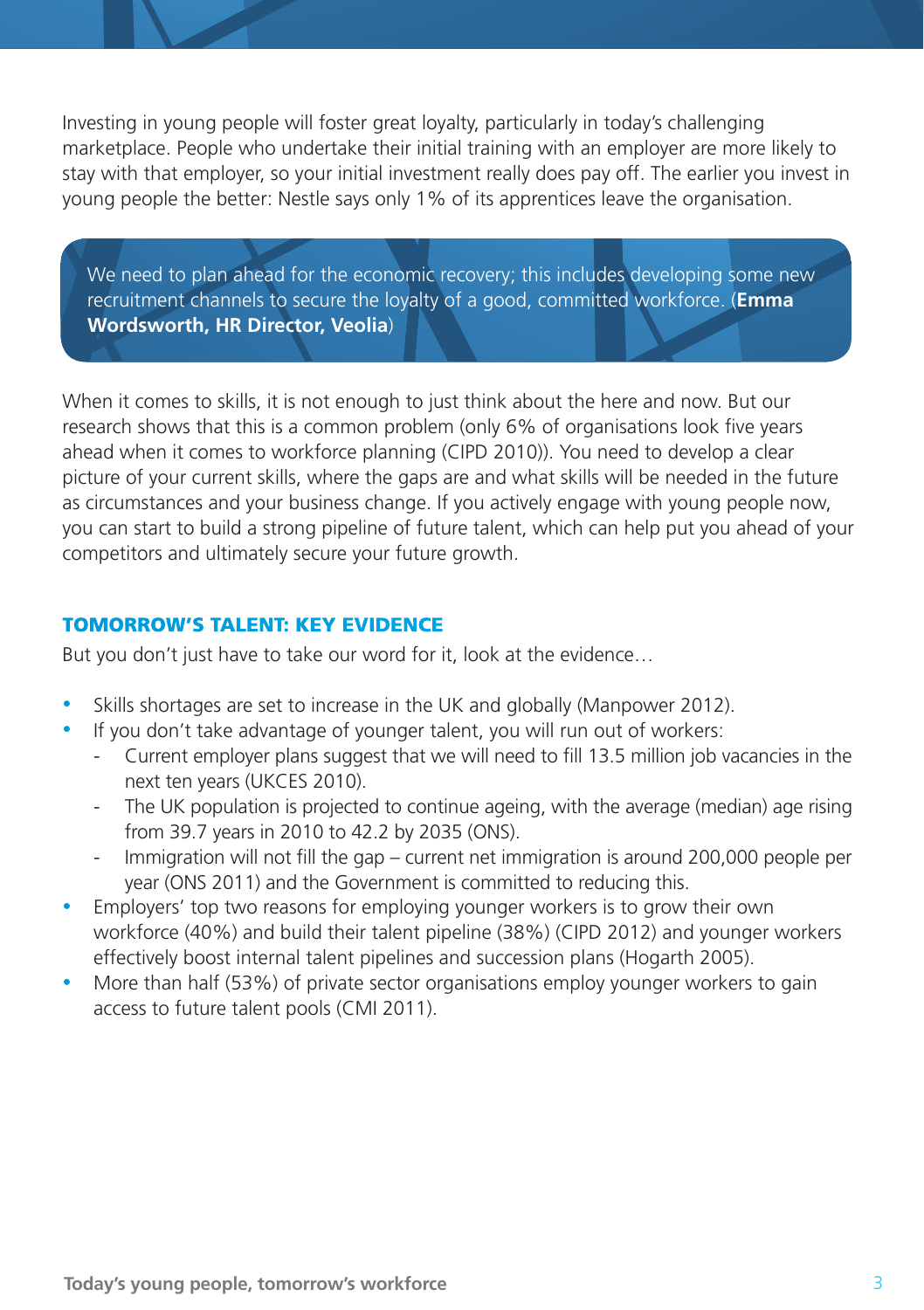### 2 YOUNG PEOPLE'S UNIQUE SKILLS, NEW IDEAS AND ENTHUSIASM: YOUR COMPETITIVE EDGE

Young people are not only your workforce for tomorrow; they are also an invaluable asset to your organisation here and now. Younger workers bring unique skills, new ideas and an enthusiasm because of their age and the fact that they don't come from a pre-programmed corporate background.

Young people think differently, they do things differently, because of technology, it's a different generation. We need them to understand and engage with our customer base. (**Karen Walker, Head of Resourcing, Greggs**)

So even though young people may lack work experience, they can bring a wealth of ideas into your organisation and challenge existing thinking. Young people's unique skills are particularly important to organisations when it comes to digital literacy, social networking and social media. They are great in dealing with technology because they have grown up with it.

We are a very customer-facing business and we need our workforce to reflect our customers. It's the best way to find gaps in the market and spot opportunities for business development. (**Kate Bellow, O2/Telefonica**)

Recruiters always tell us that attitude rather than experience should be the priority. If young candidates have the right attitude, motivation and work ethic, the rest can be taught on the job, including technical skills. And, often young people are more open to your organisation's culture and practices as well as new ideas and ways of thinking. They are a 'blank canvas' that you can train up to your organisation's standards.

We have a strong culture at BSkyB – innovative, fast paced and exciting. So we are not so interested in qualifications but in attitude; if they have the right attitude and are enthusiastic and keen to learn, they can go a long way in the organisation. We always want new ideas; that is how the industry has developed. We say to our young apprentices: if you have got new ideas or better ways of working – tell us. (**Jo Fox, Director of Future Talent, BSkyB**)

Often all young people need is a chance to prove what they can do. And you only need to look at London 2012 as an example of the amazing potential our younger generation has to offer.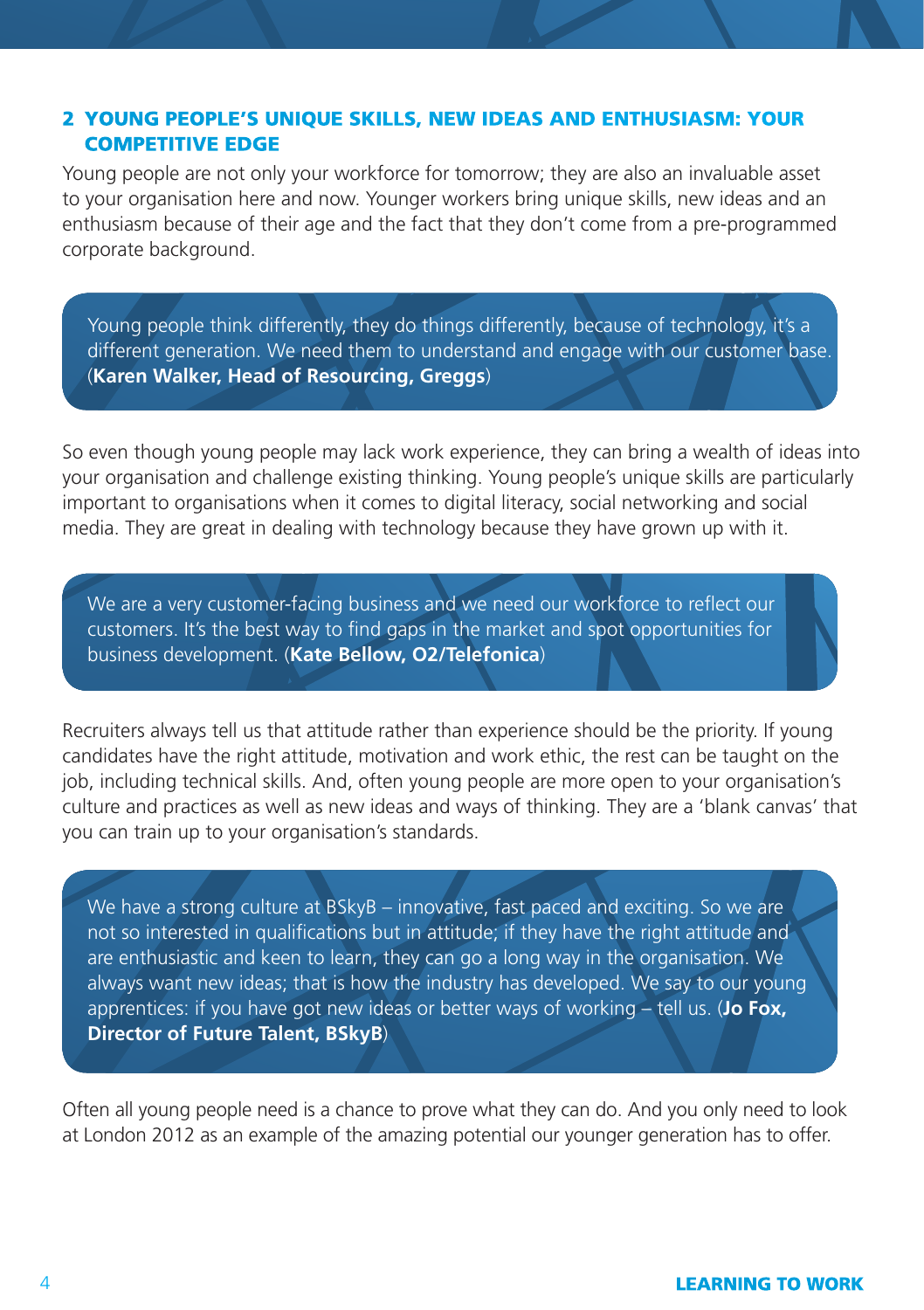Contrary to what you may read in the papers, most employers that hire young people are very satisfied with their young recruits; they are impressed by, among other things, their imagination, dynamism and enthusiasm (CIPD 2012).

We have had consistently positive feedback on our apprentices we have appointed. including from very senior people, who have been very impressed with their customer service. (**Dean Shoesmith, Joint Executive Head of Human Resources at London Boroughs of Sutton and Merton**)

It is refreshing. They have a great energy and challenge our existing thinking. (**Elizabeth Eddy, Head of Skills in Employment, NHS Employers**)

Young people are also often more flexible and open to new opportunities and challenges. This is useful if you have a flexible working culture, such as Jurys Inn, where people move from job to job and between departments.

We need people who are keen to take on new tasks and are flexible in their approach to our guests. Younger workers are often very enthused by those challenges. (**Jennifer Lee, HR Director, Jurys Inn**)

# UNIQUE SKILLS, ATTITUDE AND MOTIVATION: KEY EVIDENCE

You don't just have to take our word for it, look at the evidence…

- Forty-seven per cent of employers recruit young people because of their willingness to learn, 43% for their fresh ideas and new approaches and 42% recruit them for their motivation, energy and optimism (CIPD 2012).
- Eighty-two per cent of employers find young people well or very well prepared for work (UKCES 2012).
- Almost 500 employers rate their net satisfaction with the young people they have employed at +82 (CIPD 2012).
- Neurological changes in the brain mean technology is a sixth sense for young people, an American study of 'millennials' shows (Hershatt and Epstein 2010). This means they don't need to adapt to new technologies to use them effectively.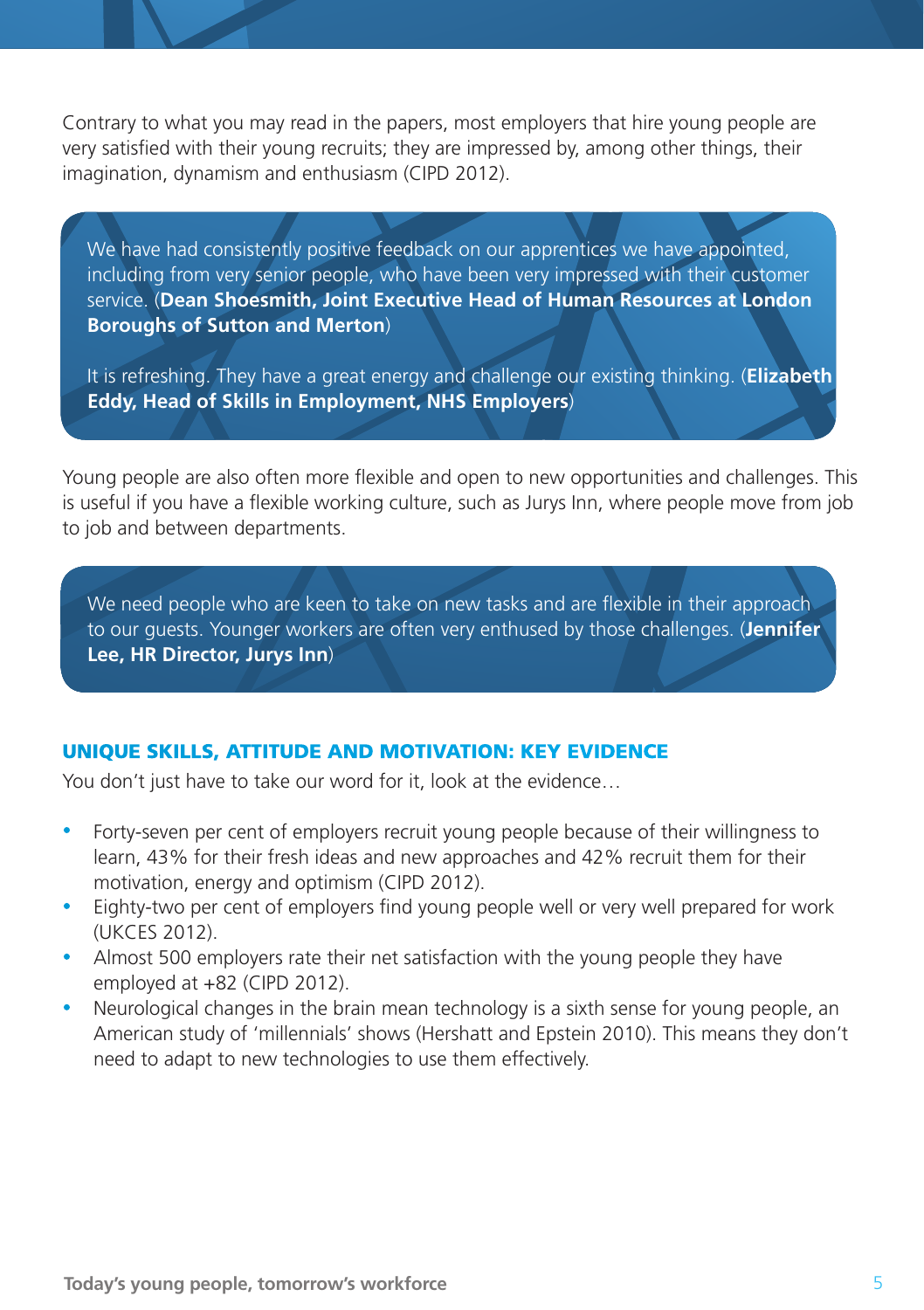#### 3 IT'S TIME TO HARNESS THE BENEFITS OF A TRULY DIVERSE WORKFORCE

It is a well-known fact that your people are your greatest asset. And that is particularly the case if you have a workforce that is diverse and offers different perspectives, skills, values and experiences.

The greater the different types of people we employ – ages, gender and cultural background – the greater the diversity of thought and the more innovative we become. (**Val Stevenson, HR Director, Deloitte LLP**)

The key benefits of a diverse workforce are numerous and include: customer care and marketplace competitiveness; corporate image, brand, ethics and values; recruitment and retention of talent; designing and delivering products and services; increasing creativity and innovation; being an employer of choice; complying with legislation and corporate responsibility (CIPD 2008).

The business case is clear: it is in our interest to fish in the broadest pool of talent. It's a talent issue. We need to get the right people and we don't want to miss out on appealing to a broader section of the community. (**Jo Ward, Head of Talent and Resourcing, Nestlé**)

Surely, amidst a backdrop of economic turbulence and corporate scandals, a diverse workforce has never been more crucial. Through diversity, organisations can help protect themselves against risk by ensuring that their workforce, including those at the top, don't all think alike, are willing to challenge – particularly when they see unethical behaviour – bring fresh perspectives and ultimately offer more rounded and balanced views.

And young people are an important part of that diverse workforce. They often bring fresh perspectives and new ways of doing things by virtue of not having come from corporate culture. They are therefore more likely to speak out and challenge ways of doing things that might not make sense or be productive.

Young people can come to the business with a different perspective, thinking outside the box, and ask managers 'why do you always do it that way?'. They can teach management to consider new perspectives in a positive way. (**Jennifer Lee, HR Director, Jurys Inn**)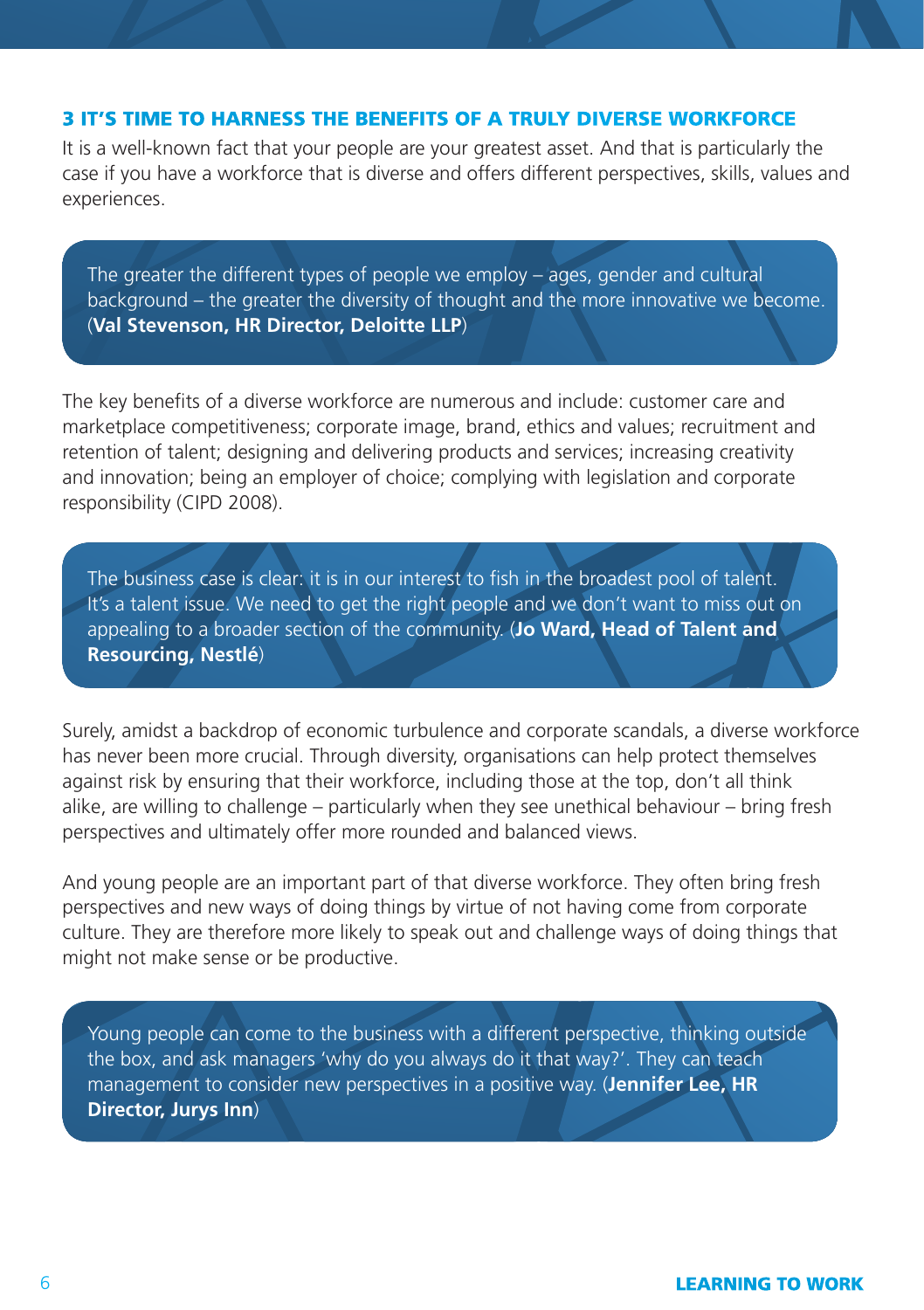You also need to consider how else you are going to gain insight into your younger customer base. The personal knowledge that young people bring of their own market is surely invaluable. On top of that, young people are often in touch with the latest education, learning, new methodologies and technology. At Barratt Developments, for example, a young apprentice has brought into the business a new and more sustainable way of laying bricks called 'thin joint' and is currently teaching this to his existing team.

And, through knowledge-sharing and initiatives such as reverse mentoring, they can ensure that a wider pool benefits from their insights, skills and ideas – all of which leads to clear benefits for your organisation's bottom line.

It's hard to get that knowledge; you can't buy that in from the outside, so our priority is to transfer that knowledge from the older generation to the younger one and to grow our own workforce. (**Karen Walker, Head of Resourcing, Greggs**)

# BENEFITS OF A DIVERSE WORKFORCE: KEY EVIDENCE

You don't just have to take our word for it, look at the evidence…

- More than a quarter of employers recruit younger workers specifically to boost the diversity of their workforce (CIPD 2012).
- Almost a third (30%) of employers that bring young people in for work experience do so because it helps the learning and skill development of their existing staff (CBI 2010).
- Half of employers employ younger workers specifically for their fresh ideas and new approaches (CIPD 2012).
- Graduate employers believe they inject new ideas and apply current thinking from academia. They can also bring wider perspectives to bear from their experience of working with students and teachers from diverse social, cultural and ethnic backgrounds (Smith 2007).
- Young people and their families are often customers, and their insights and input can be invaluable as a company seeks to position itself with its key market audiences (Shamash and Shoesmith 2011).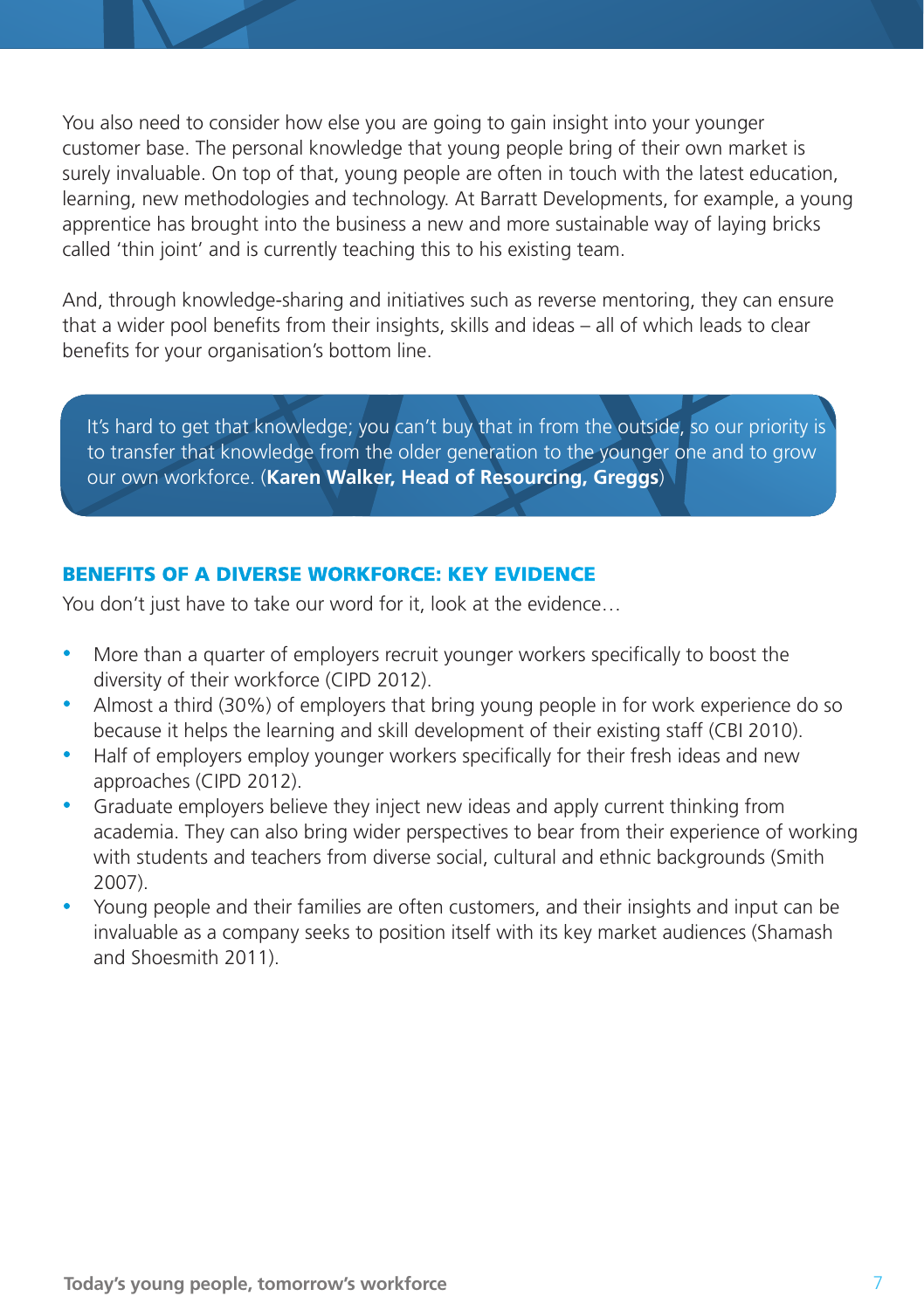#### 4 ENHANCING YOUR EMPLOYER REPUTATION

Your organisation's reputation matters – to potential investors, customers and employees, who want to know how you conduct your business and treat your staff.

Many organisations tell us that employing younger workers boosts their reputation as an employer of choice.

Getting young people and multi-disadvantaged groups into work within the NHS delivers positive social outcomes, ensures a more representative workforce and boosts an NHS organisation's reputation as an employer. (**Elizabeth Eddy, Head of Skills in Employment, NHS Employers**)

Younger workers can also act as an important recruitment and PR channel in themselves, as Karen Walker, Head of Resourcing at Greggs, maintains: 'young people know a lot of people…' While at Deloitte, sponsored undergraduates act as ambassadors for them on campus.

Other employers talk about the importance of making a difference to the broader agenda.

We are interested in making a difference. For example, our sales and marketing director made a personal commitment to only take on apprentices that are not in education, employment or training (NEETs). (**Emma Wordsworth, HR Director, Veolia**)

Then there's community involvement. More and more organisations are developing closer links with their local communities as part of their corporate responsibility activities or to gain greater knowledge and representation of their customer base.

There are no communities where youth is unimportant. Businesses with a demonstrable connection to youth in their communities have an edge on their competitors in winning in the future. (**New Zealand Business Council for Sustainable Development**)

So, can your organisation afford to miss out on the benefits to your overall brand and reputation alongside all the other benefits, outlined in this leaflet, that come from engaging with younger workers in various ways?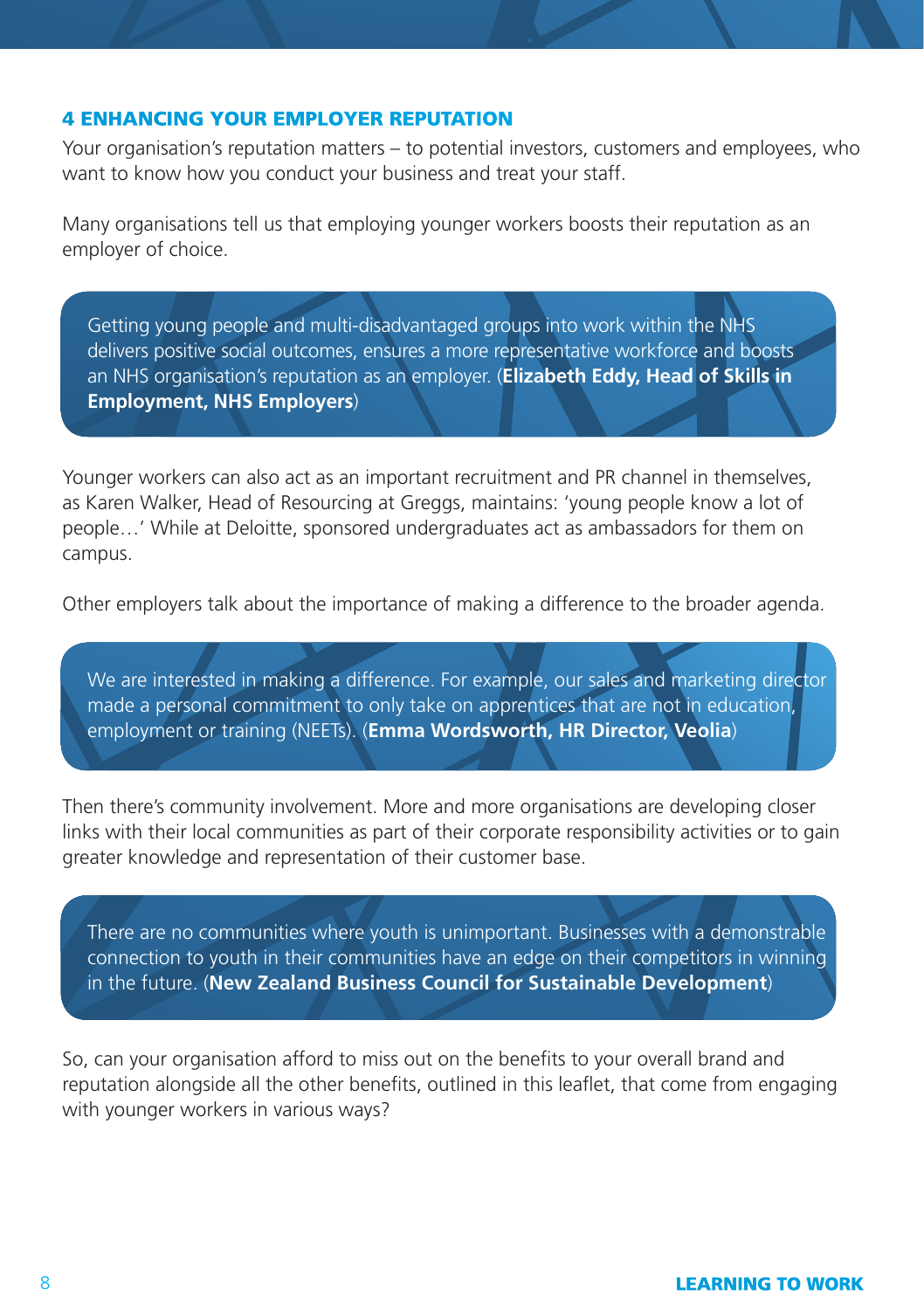# BENEFITS OF ENHANCING YOUR EMPLOYER BRAND: KEY EVIDENCE

You don't just have to take our word for it, look at the evidence…

- Three out of five employers (64%) believe young people need an opportunity to prove themselves (CIPD 2012).
- The top driver for organisations getting involved in the education sector, reported by 52%, is to support the local community, with 44% similarly describing it as part of their corporate social responsibility (CMI 2011).
- Seventy-one per cent of employers believe they have a role to play in tackling youth unemployment (CIPD 2012).
- A study of Marks & Spencer education partnerships demonstrated how positive work experience placements (for both pre- and post-16-year-olds) can improve their image amongst the local community and also improve staff retention rates (Trebeck 2007).

#### 5 INVEST NOW, DON'T PAY LATER

Investing in young people to grow your own workforce is more cost-effective than trying to buy in skills and talent later. The younger the age at which an employer begins to invest in training and development of an employee, the more they can benefit from this investment. For example, Barratt Developments PLC estimates that through the investment in apprenticeships, the company was able to promote from within, saving around £4,000 per person in recruitment and selection costs for site management positions.

Younger workers are on a lower salary. But they should not be seen as a cheaper option in the short term, rather a long-term investment that will need upfront training and more tailored management. In return, they will provide you with a loyal, skilled workforce for many years to come.

Don't employ young people because they are cheaper than more experienced workers. That's a false economy. You have to see it as an investment and not as a way to save resources in the short term. (**Emma Wordsworth, HR Director, Veolia**)

But employing and training younger workers will allow you to tap into grants and funding, such as funding for apprenticeships, which is at least partly, if not fully, funded by the Government. In addition, there are financial incentives for employers that take on young unemployed people within the Youth Contract, recently launched by the Government in England. These include:

- wage incentives of up to £2,275 for employers to recruit 18–24-year-olds from the Work Programme
- funding for work experience placements
- grants for apprenticeships worth £1,500 to encourage employers to take on 16–24-year-olds
- additional support for the most disengaged young people to participate in employment and training.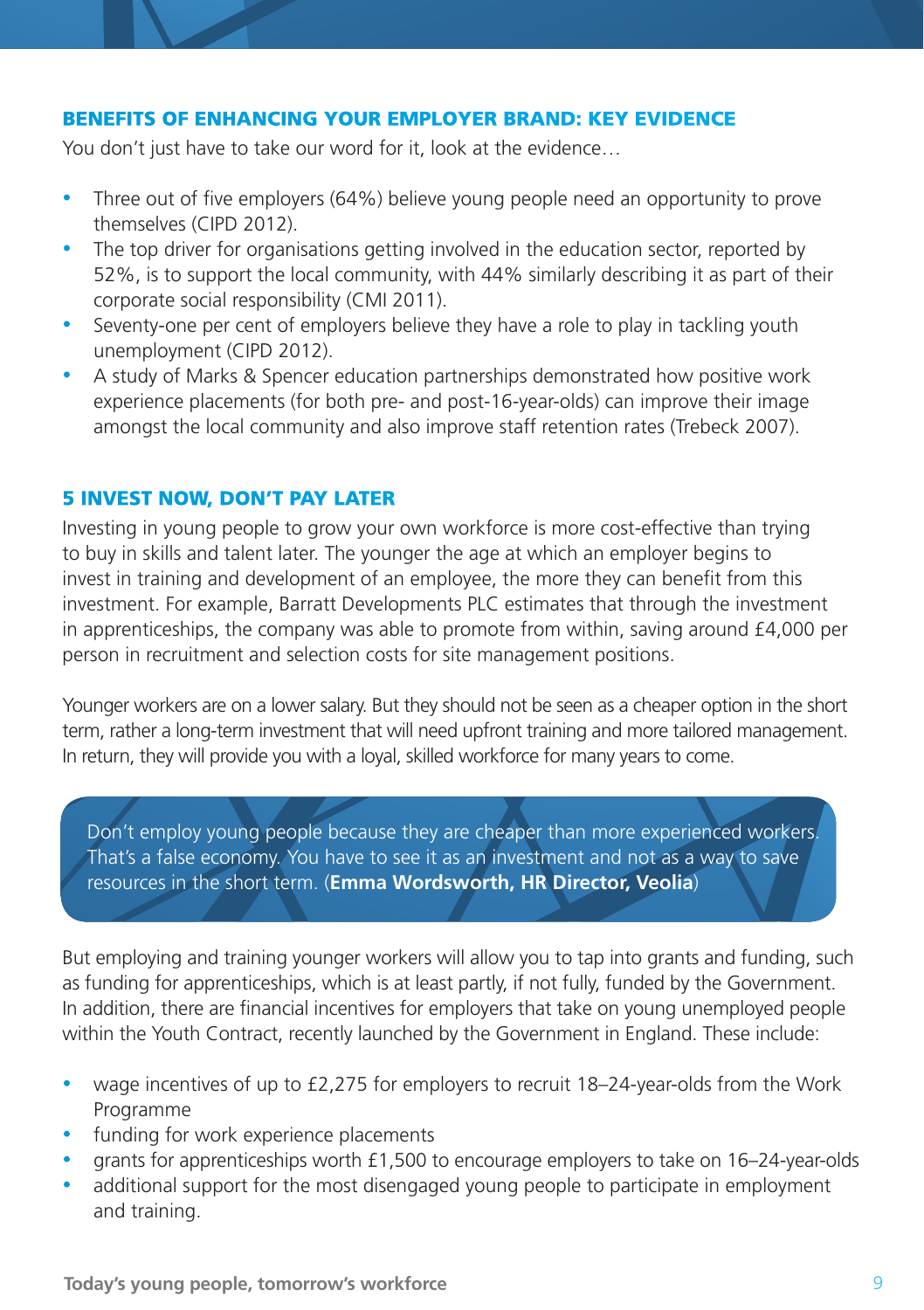### COST-EFFECTIVENESS: KEY EVIDENCE

You don't just have to take our word for it, look at the evidence...

- Seventy-three per cent of employers believe there is a business case for recruiting younger workers (CIPD 2012).
- A study carried out by the University of Warwick Institute for Employment Research (IER) shows that employers are able to recoup their costs within one or two years after the training has been completed.
- The younger the age at which an employer begins investing in the training and development of an employee, the longer the window of benefit, both for that employer in particular and the economy in general (New Zealand Business Council for Sustainable Development).

#### HOW DO YOU MAKE IT HAPPEN?

So you've decided to invest more in young workers. But where do you start? What do you need to consider and what support is available?

### YOU CAN ENGAGE WITH YOUNG PEOPLE IN MANY WAYS:

- Go into schools, give career insight talks, offer advice on recruitment, provide work experience and workplace visits.
- Develop apprenticeships and school-leavers' programmes.
- Offer internships.
- Offer graduate schemes.
- Directly recruit young people.

#### WHAT FINANCIAL SUPPORT IS AVAILABLE?

For information on apprenticeships, contact the National Apprenticeships Service (NAS): **www.apprenticeships.org.uk/**

If you are considering employing young people, see the Government's Youth Contract: **www.dwp.gov.uk/youth-contract/**

If you want to design your own training programmes, you can access funding under the UKCES's employer ownership:

**www.ukces.org.uk/employerownership**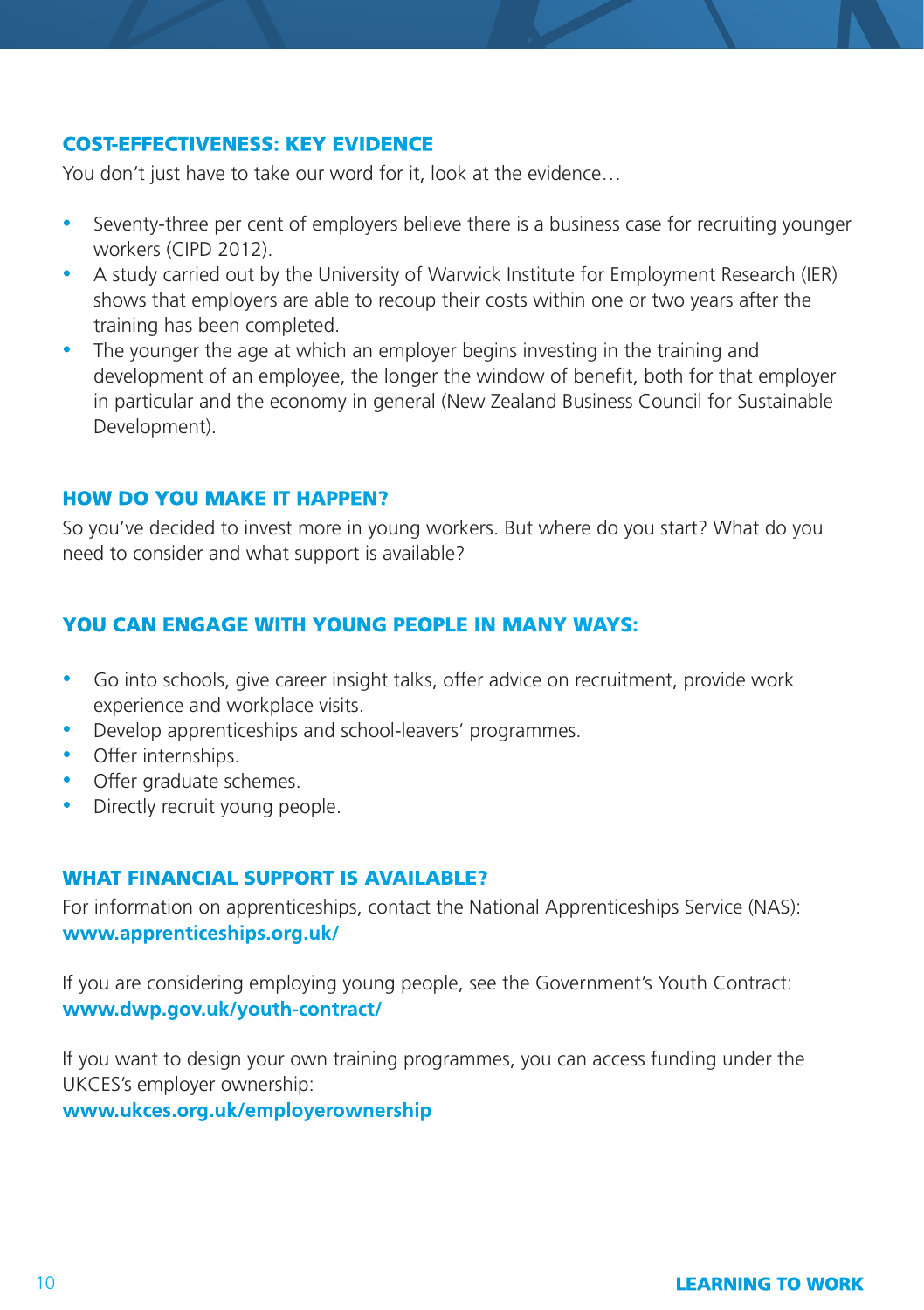#### **Other sources of support:**

For further advice on how to recruit young people and gain government support, see the UK Commission for Employment and Skills leaflet *Grow Your Own*:

**www.ukces.org.uk/assets/ukces/docs/publications/grow-your-own-how-youngpeople-can-work-for-you-v2.pdf**

For advice on how to set up and run high-quality apprenticeship schemes: **www.cipd.co.uk/publicpolicy/policy-reports/apprenticeships-work.aspx**

For advice on how to set up and run high-quality work experience placements: **www.cipd.co.uk/hr-resources/guides/work-experience-placements-work.aspx**

For advice on how to set up and run high-quality internship placements: **www.cipd.co.uk/hr-resources/guides/internships-employers-guides.aspx**

To engage with schools: **www.inspiringthefuture.org/ www.youngchamber.com/ www.bitc.org.uk/community/education/business\_class/index.html**

To engage with young people in your community: **www.londonyouth.org.uk/ www.citizensuk.org/**

This leaflet is based on research collected through:

- our *Learning to Work* survey, carried out during July and August 2012 with 780 HR professionals
- 11 employer case studies carried out during August 2012
- an employer roundtable, hosted by the London Chamber of Commerce and Industry (LCCI) on 4 September 2012.

For access to the full report, *The business case for employer investment in young people* and references go to:

**www.cipd.co.uk/publicpolicy/policy-reports/employer-investment-young-people.aspx**